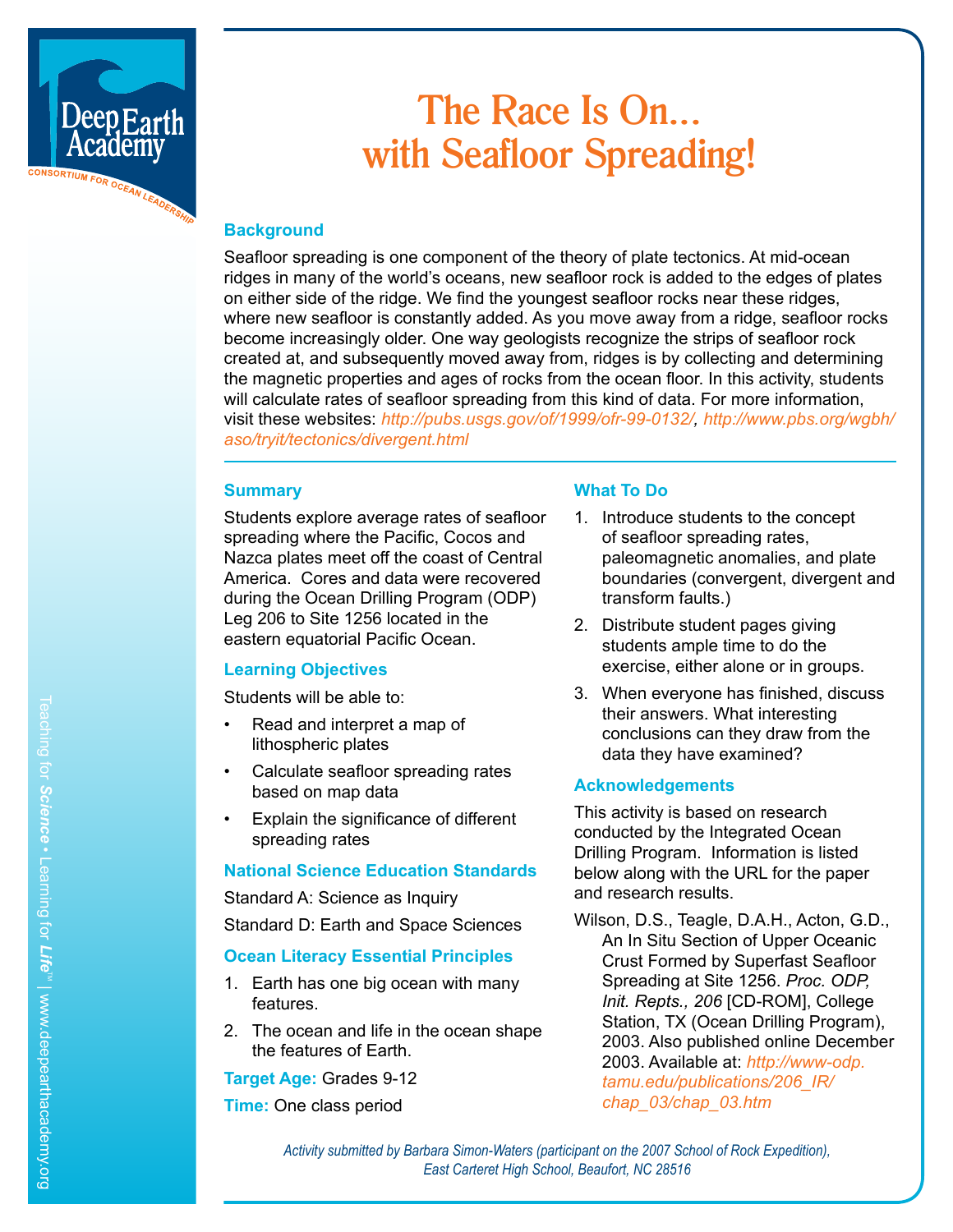# **Student Page**

## **Directions**

Notice the three lithospheric plates on the map below: Pacific plate, Cocos plate, and Nazca plate. Locate these on a world map of the lithospheric plates (*http://geology.about.com/library/bl/maps/n\_map\_ crustalplates.htm*). The black double lines shown in the diagram indicate the East Pacific Rise (EPR). The colored areas represent the paleomagnetic anomalies ("stripes"). The ages of these anomalies are shown in the key at the top of the diagram and a scale of 500 kilometers is shown at the bottom of the diagram.



*Figure: http://publications.iodp.org/proceedings/309\_312/101/101\_f2.htm#1002541*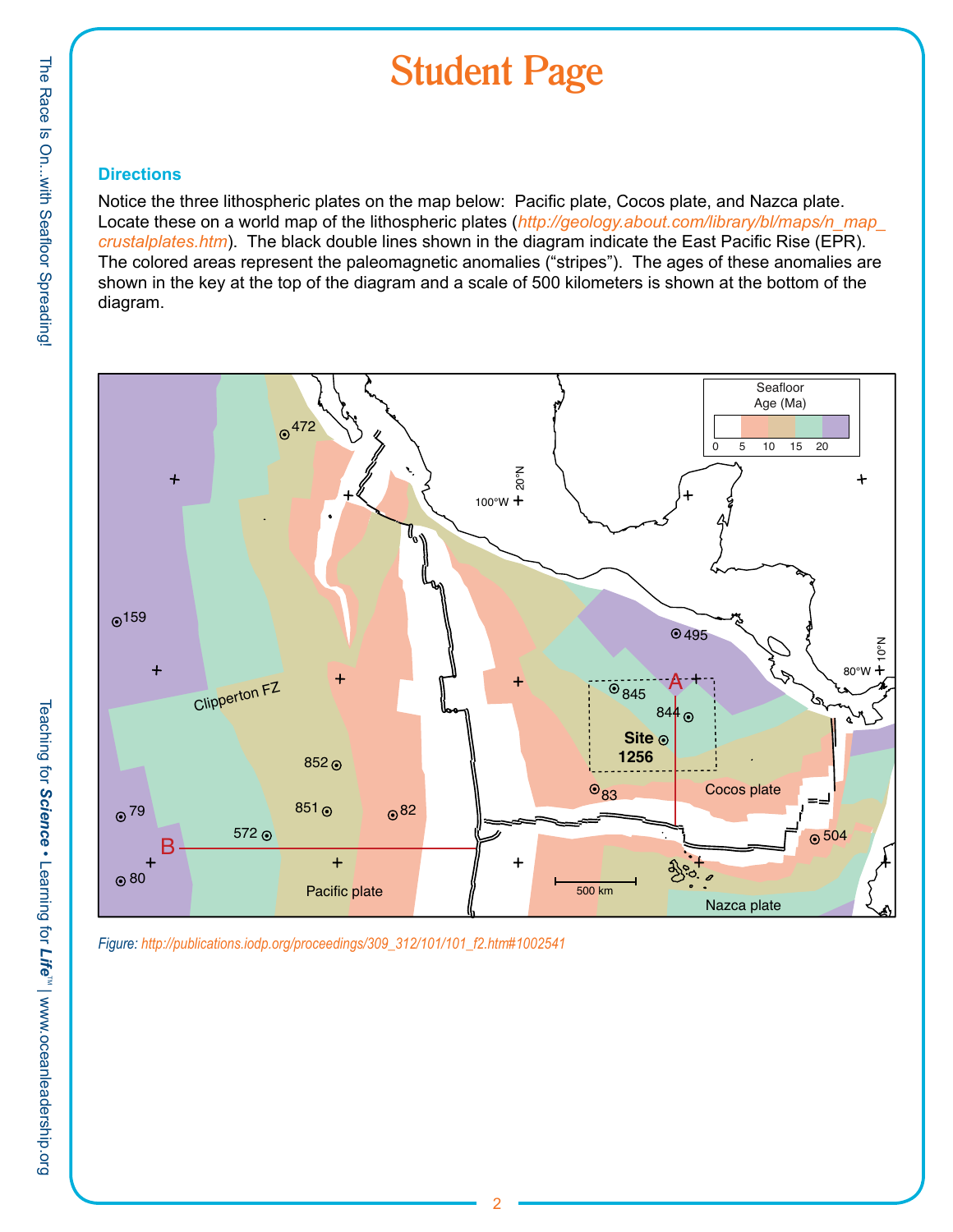#### **Questions**

- 1. Are areas of seafloor spreading along a divergent or a convergent plate boundary? Why?
- 2. What color anomaly represents the youngest seafloor? What is its age range?

What color anomaly represents the oldest seafloor? What is its age range?

3. Using the tables below, calculate the spreading rates in centimeters/year (cm/yr) for the magnetic anomalies ("stripes") of the Cocos plate and the Nazca plate using line "A." Use line "B" for the Pacific-Nazca plates. (Hint: How many centimeters are in a kilometer? Remember, age is in millions of years before present (Ma). Use the oldest value given in the key for each anomaly's age. For example, for the green anomaly use 15 Ma.

| Cocos-Nazca Plates<br>Use Line A             | White Anomaly   Orange Anomaly   Green Anomaly   Gray Anomaly |  |
|----------------------------------------------|---------------------------------------------------------------|--|
| Distance from EPR across anomaly (km)        |                                                               |  |
| In centimeters (cm)                          |                                                               |  |
| Age (years)                                  |                                                               |  |
| Average Seafloor Spreading Half Rate (cm/yr) |                                                               |  |

| <b>Pacific-Nazca Plates</b><br>Use Line B    | White Anomaly   Orange Anomaly   Green Anomaly   Gray Anomaly |  |
|----------------------------------------------|---------------------------------------------------------------|--|
| Distance from EPR across anomaly (km)        |                                                               |  |
| In centimeters (cm)                          |                                                               |  |
| Age (years)                                  |                                                               |  |
| Average Seafloor Spreading Half Rate (cm/yr) |                                                               |  |

- 4. Why is the purple anomaly not included in your calculations?
- 5. Explain what has happened to the magnetic anomalies located at the Clipperton FZ (fracture zone).
- 6. Between which two plates is the rate of seafloor spreading greater?
- 7. As these plates continue to form, what tectonic process must be occurring along the Mexico and Central American coasts?
- 8. Are the spreading rates uniform along a plate-to-plate boundary? Does your data support your answer?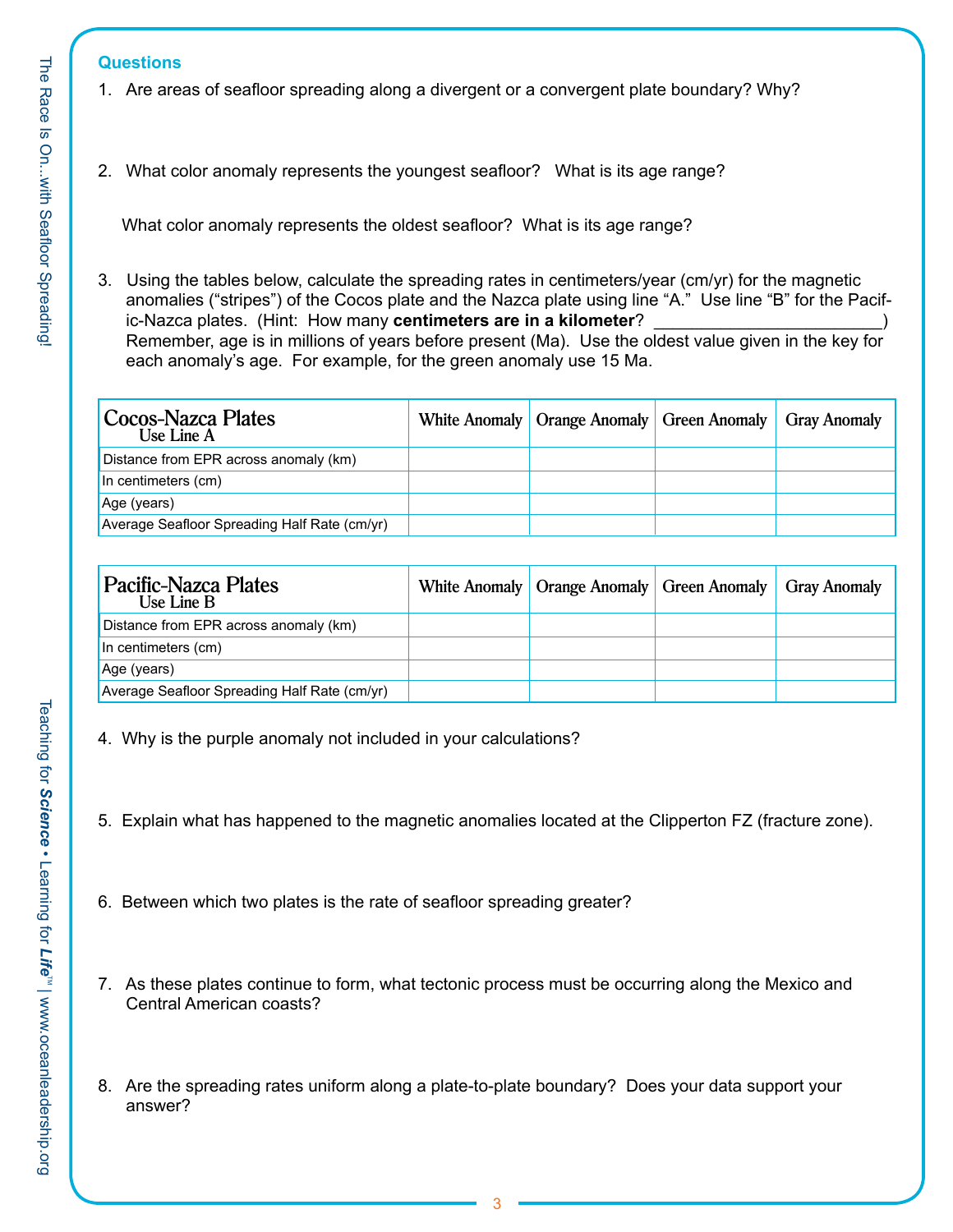# **Teacher's Guide**

Students should be able to convert kilometers to centimeters using dimensional analysis:

#### 1 km x 1000 m x 100 cm =100,000 cm kilometer meter

Using a ruler or the edge of a piece of paper, students will mark off the distance from the EPR (spreading center) across each magnetic anomaly to its oldest edge along line A or B. To determine the actual distance, use the scale of 500 km on the diagram. Answers will be multiplied by 100,000 cm/km to convert to centimeters. Use the seafloor ages for each anomaly according to the age chart in millions of years before present (Ma) at the top of the diagram. Use the oldest age for each anomaly (e.g., use 15 Ma for the green anomaly). Note that crust that formed 15 Ma, has

been around for 15 million years (m.y.). Using the formula of distance/time, students will calculate the average half rates of seafloor spreading.

Example: White Anomaly for Cocos-Nazca Plate: 150 km/5 m.y. =  $30/km$  per m.y =  $3.0 \text{ cm/year}$ 

The half rate gives the rate at which one plate moves relative to the ridge axis. To get a full rate, which tells us how fast the Pacific and Nazca plates are moving relative to each other, measure the distance from the old edge of one colored interval all the way across the ridge axis to the old edge on the opposite side of the ridge axis. The full rate will be about twice the rate calculated between a plate and the ridge axis for anywhere in the world, because seafloor spreading is mainly symmetric about the seafloor spreading centers.

| <i>*Cocos-Nazca Plates</i><br>Using Line A | <b>White Anomaly</b> | <b>Orange Anomaly</b> | <b>Green Anomaly</b> | <b>Gray Anomaly</b> |
|--------------------------------------------|----------------------|-----------------------|----------------------|---------------------|
| Distance from EPR across anomaly (km)      | 150 km               | 300 km                | 425 km               | 950 km              |
| In centimeters (cm)                        | 15,000,000 cm        | 30,000,000 cm         | 42,500,000 cm        | 95,000,000 cm       |
| Age (years)                                | 5,000,000 yrs        | 10,000,000 yrs        | 15,000,000 yrs       | 20,000,000 yrs      |
| Average Seafloor Spreading                 | $3.0 \text{ cm/yr}$  | $3.0 \text{ cm/yr}$   | $2.8$ cm/yr          | $4.8$ cm/yr         |
| Half Rate (cm/yr)                          |                      |                       |                      |                     |

| *Pacific-Nazca Plates<br>Using Line $B$ | <b>White Anomaly</b> | <b>Orange Anomaly</b> | <b>Green Anomaly</b> | <b>Gray Anomaly</b> |
|-----------------------------------------|----------------------|-----------------------|----------------------|---------------------|
| Distance from EPR across anomaly (km)   | 370 km               | 700 km                | 1200 km              | 1760 km             |
| In centimeters (cm)                     | 37,000,000 cm        | 70,000,000 cm         | 120,000,000 cm       | 176,000,000 cm      |
| Age (years)                             | 5,000,000 yrs        | 10,000,000 yrs        | 15,000,000 yrs       | 20,000,000 yrs      |
| Average Seafloor Spreading              | $7.4$ cm/yr          | $7.0$ cm/yr           | $8.0 \text{ cm/yr}$  | $8.8$ cm/vr         |
| Half Rate (cm/yr)                       |                      |                       |                      |                     |

*\* Answers are approximations and will vary among students as estimations of distances will not all be the same.*